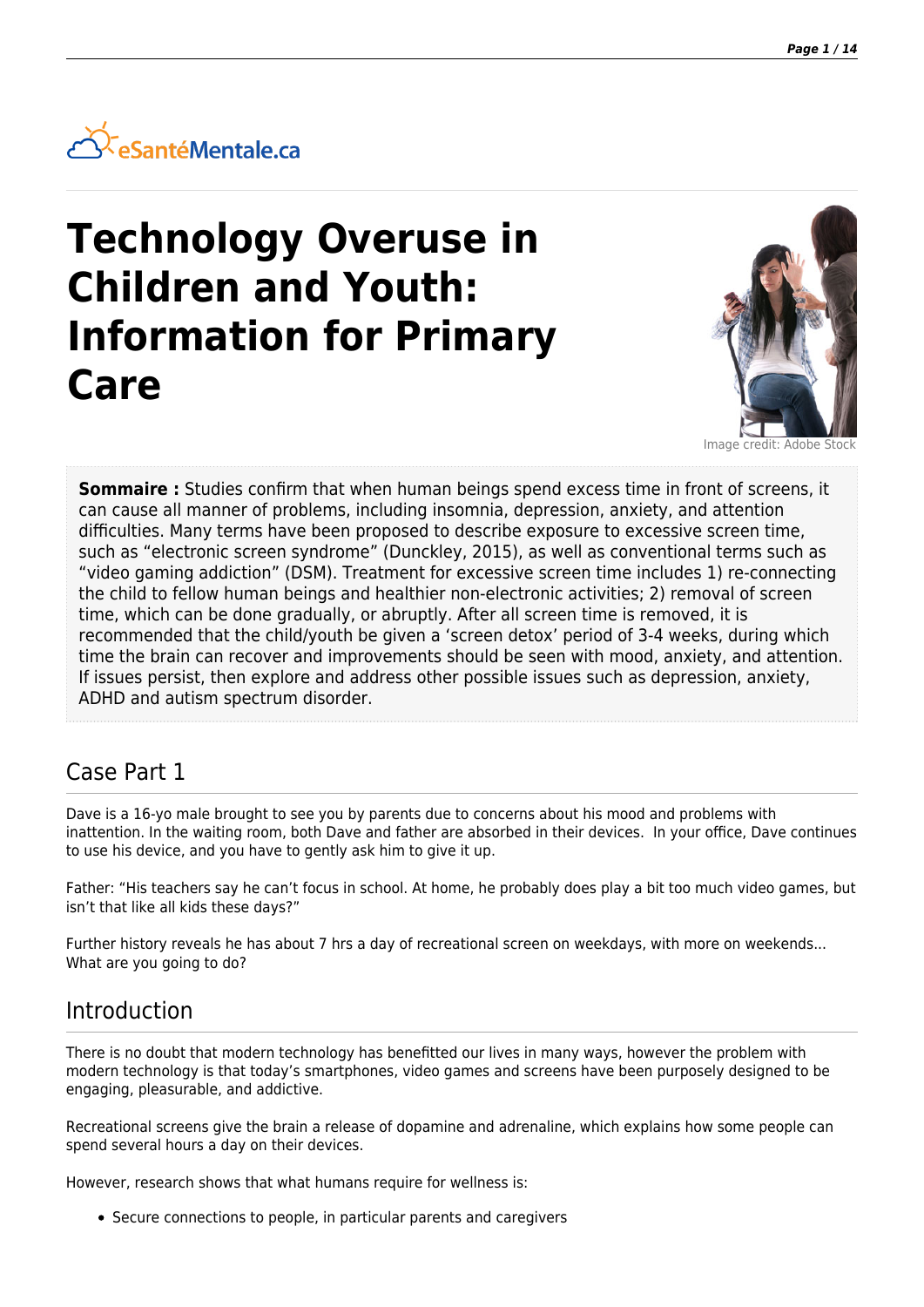- Nature
- Other activities and things which give hope, meaning, purpose and belonging
- People spend long periods of time seduced by screens because technology provides dopamine, adrenaline and the promise of social connection

Unfortunately, this gets in the way of healthier connections to activities that give purpose, belonging, hope and meaning such as people and nature. Screens do not provide our brains what only face-to-face contact can provide: empathy, love and oxytocin.

### Terms

Many terms have been used to describe the related phenomenon of "social media addiction", "internet addiction", "video gaming addiction", however given the constantly evolving nature of technologies, this article will use the more general term of "technology overuse", or "electronic screen syndrome" (Dunkley, 2015).

## Epidemiology

Today's children/youth are exposed, on average, to several-fold higher levels of technology and screen-based media compared to previous generations (Dunckley, 2015).

| Age Group                             | Average Use                                                                                                                                                                                                                           | Negative Effects of Use                                                                                                                                                                    |
|---------------------------------------|---------------------------------------------------------------------------------------------------------------------------------------------------------------------------------------------------------------------------------------|--------------------------------------------------------------------------------------------------------------------------------------------------------------------------------------------|
| Toddlers and children (aged<br>$2-6)$ | Spend 2-4 hours a day in front of a<br>screen (Christakis et al., 2004).                                                                                                                                                              | Toddlers that watch the most TV perform<br>worse at school and consume more junk food<br>(Pagani, 2010).                                                                                   |
| Children and youth (aged<br>$8-18$    | Spend nearly 7 hours and 38 minutes a<br>day in front of a screen (Rideout et al.,<br>2010).<br>As much as 1 hr/day of recreational<br>screen time shows negative effects, i.e.<br>increase risk of aggression in<br>adulthood by 4X. | Over 2 hr/day at a screen leads to a 60%<br>higher risk of psychological problems (Page,<br>2010).<br>Even 1 hr/day on social media is linked to less<br>life satisfaction (McDool, 2016). |
| Adults (aged 18-29)                   | Average adult watches 5-hrs of daily<br>television (Nielsen Survey, 2014).                                                                                                                                                            | 20% of adults report problematic use of their<br>electronic devices, as defined by 3 or more<br>(out of 6) symptoms that indicate problematic<br>use (CAMH Monitor 2015).                  |

## Why is Technology so Addictive?

Humans have origins as hunter-gatherers, and as such our brains are hardwired to enjoy sensory stimulation.

Modern technologies (i.e. smartphones and video games) have been purposely designed to be addictive by providing multi-sensory stimulation, triggering our brains to release adrenaline and dopamine, which creates a pleasurable, addictive feedback loop.

Even primitive, rudimentary video games back in 1998 raise the level of brain dopamine by 100% (equivalent to engaging in sexual activity) (Koepp, 1998).

Over time, technologies have only gotten more addictive:

- Television: Although television in the past was not terribly engaging, newer ways of providing content such as through Netflix can be incredibly addictive which leads many people to "binge-watch" shows, in a way that was simply not possible in the past.
- Internet
- Social media such as emailing, texting and social networks (e.g. Facebook, Twitter, Instagram, and SnapChat).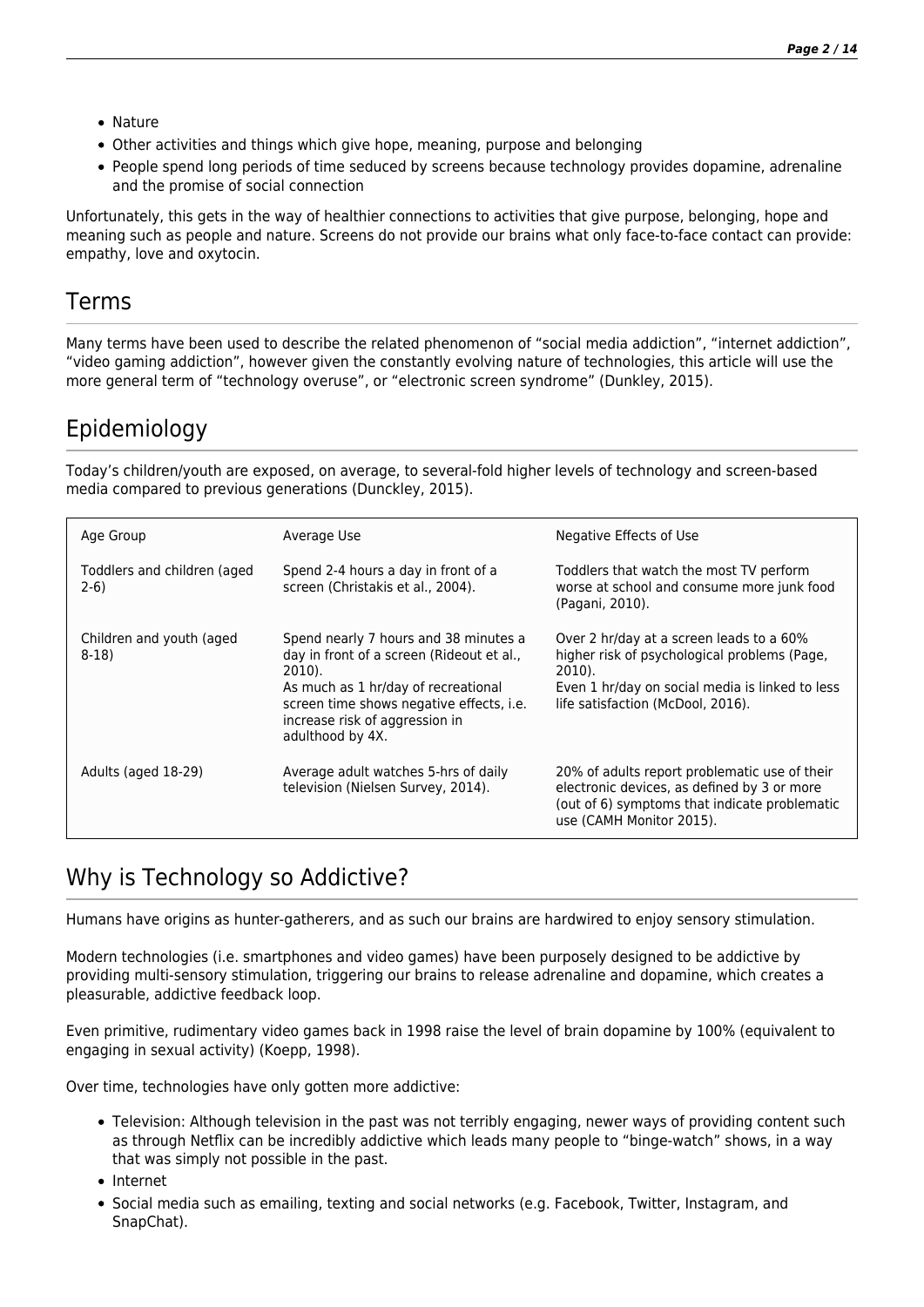- Video games, including:
	- o First person shooters (FPS), such as "Call of Duty", "Halo", or "Overwatch".
	- $\circ$  Massive multiplayer online role playing games (MMORPG), such as "World of Warcraft".
	- o Multiplayer online battle arena (MOBA) games, such as "League of Legends".
	- Construction and management simulation (CMS) games, such as "Minecraft".

## Screening for Technology Overuse

Questions for Parents (Dunckley, 2015)

- Does your child/youth become irritable when told it's time to turn off the device?
- Is your child/youth having meltdowns over minor frustrations? Is your child having full-blown rages or tantrums?
- Does your child/youth have difficulty with eye contact during or following screen-time?
- Would you describe your child/youth as being difficult to pull away from screens? Is your child/youth drawn to screens?
- Do you worry your child/youth is not enjoying activities like (s)he used to?
- Do you worry your child/youth has interests that mainly revolve around technology?
- Is your child/youth performing up to his/her academic potential?
- Is your child receiving services, interventions, or treatments that don't seem to be helping?

Questions for Child/Youth (CAMH, 2015)

- Have you tried to cut back on your use of electronic devices?
- Have family members expressed concern about the amount of time you use electronic devices?
- Have you missed school, work, or important social activities because you were using electronic devices?
- Do you think you have a problem with excessive use of electronic devices?
- Have you experienced an irresistible urge or uncontrollable need to use electronic devices?
- Do you experience a growing tension or anxiety that can only be relieved by using electronic devices?

## Clinical Presentation

Excessive screen time has been associated with all manner of problems, including:

Impairment with school and work

In older youth and young adults, the patient may have troubles transitioning to normal adult life, with signs such as living in the basement without a job, no plans for school and no real life friends.

### Insomnia

- Trouble sleeping/oversleeping
- Mechanisms include: melatonin suppression (secondary to excessive blue light exposure from electronic screens); cognitive/emotional stimulation; and 'fear of missing out', i.e. feeling a need to be available late at night to respond to a text or email otherwise one is 'missing out'.

### Mood problems

- Depressed mood
- Mood swings
- Anger, irritability, low frustration tolerance
- Anxiety

### Attention problems

• Inattention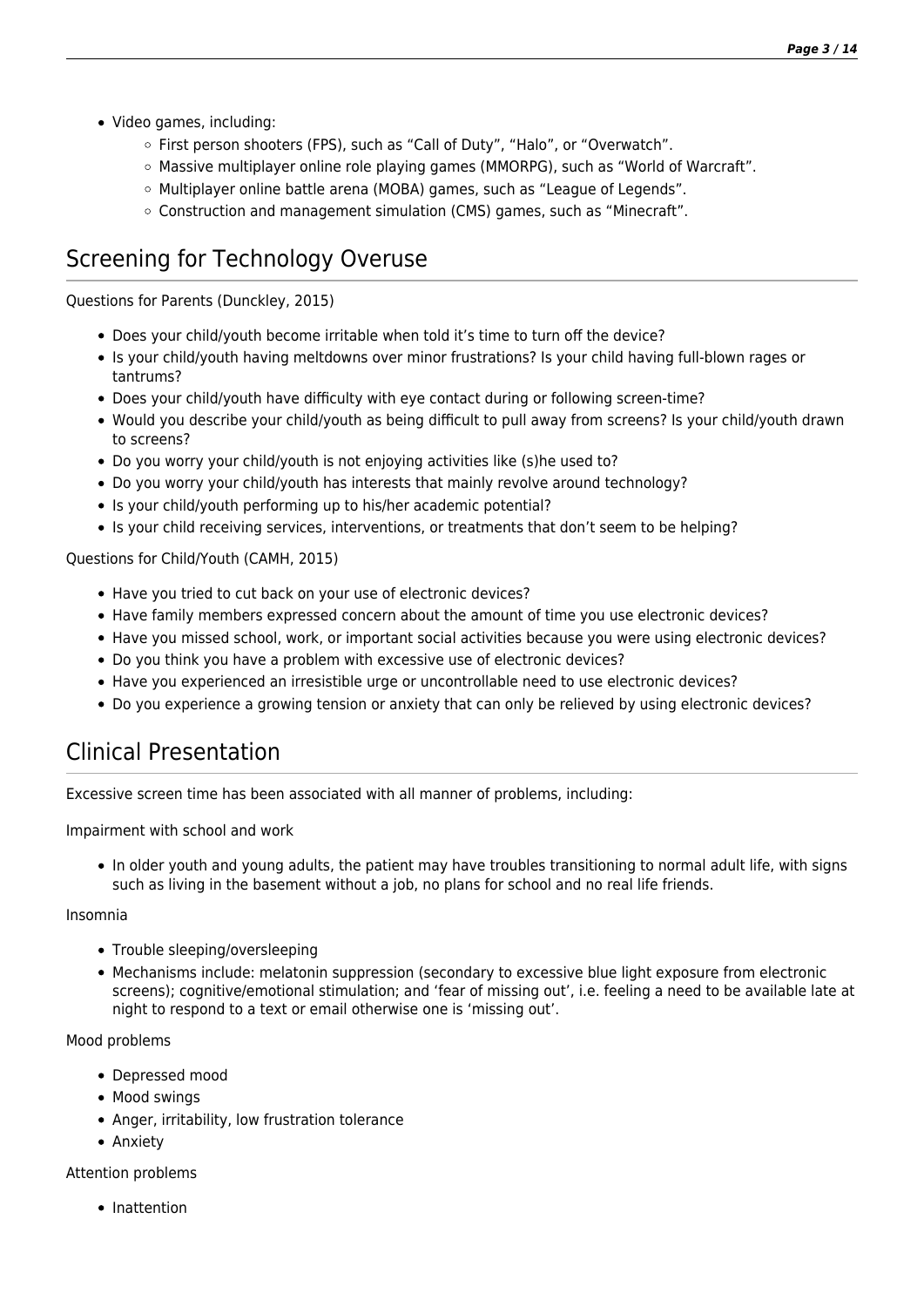- Distractibility
- Hyperactivity
- Impulsivity

### Hallucinations

"Game Transfer Phenomenon" (GTP), which is seeing or hearing sounds from games in the person's real life, e.g. hearing the school bell and thinking it is the chime from a video game.

Preoccupation with technology

- Child/youth prefers to spend time with technology to the exclusion of healthier attachments and activities, e.g. prefers to play video games than participate in non-electronic family activities, play outside, be with friends outside, etc.
- Lack of interests other than screens
- Using screens for self-regulation, e.g. youth reports "Video games help me relax"
- Peer group that is technology-focused, e.g. "All my friends play video games"

### Social

- Prefers online connection to face-to-face connection with others
- Trouble socializing with others unless technology is involved

Physical complaints

- Problems with being overweight or obesity
- Physical deconditioning, e.g. easily fatigued, troubles with physical activity

## Assessment: Taking a Technology / Digital Media History

Ask the child/youth (while looking at parents for additional information in case the child/youth is underreporting)

Ask parents

- "On a typical weekday, what sorts of technology do you use? (e.g. smartphone, game console, computer, social media, watching videos, etc.)
- "How much time do you spend on each device?"
- "Where do you use your device?"
- "When do you use your device?"
- "For example, do you use it at night?
- "What does your smart, computer, video games give you?" "What's your main reason for using them?
- Typical answers:
	- Boredom
	- $\circ$  Social activities (which family activities)
- "What's the worst thing that has happened to you online?
- Ask specifically about cyber-bullying
- Ask specifically about regrets (i.e. posting, sexting, etc)
- "What do you know about the various technologies your child uses?"
- "Do you talk with your child about their media use?"
- "What are the rules in the house about technology use?"
- "What conflicts arise? What are the consequences?"

## Taking an Attachment Inventory History

The attachment history helps to understand what sorts of non-electronic things (i.e. people, activities) the child/youth is connected to, and knowing this is helpful in order to plan how to: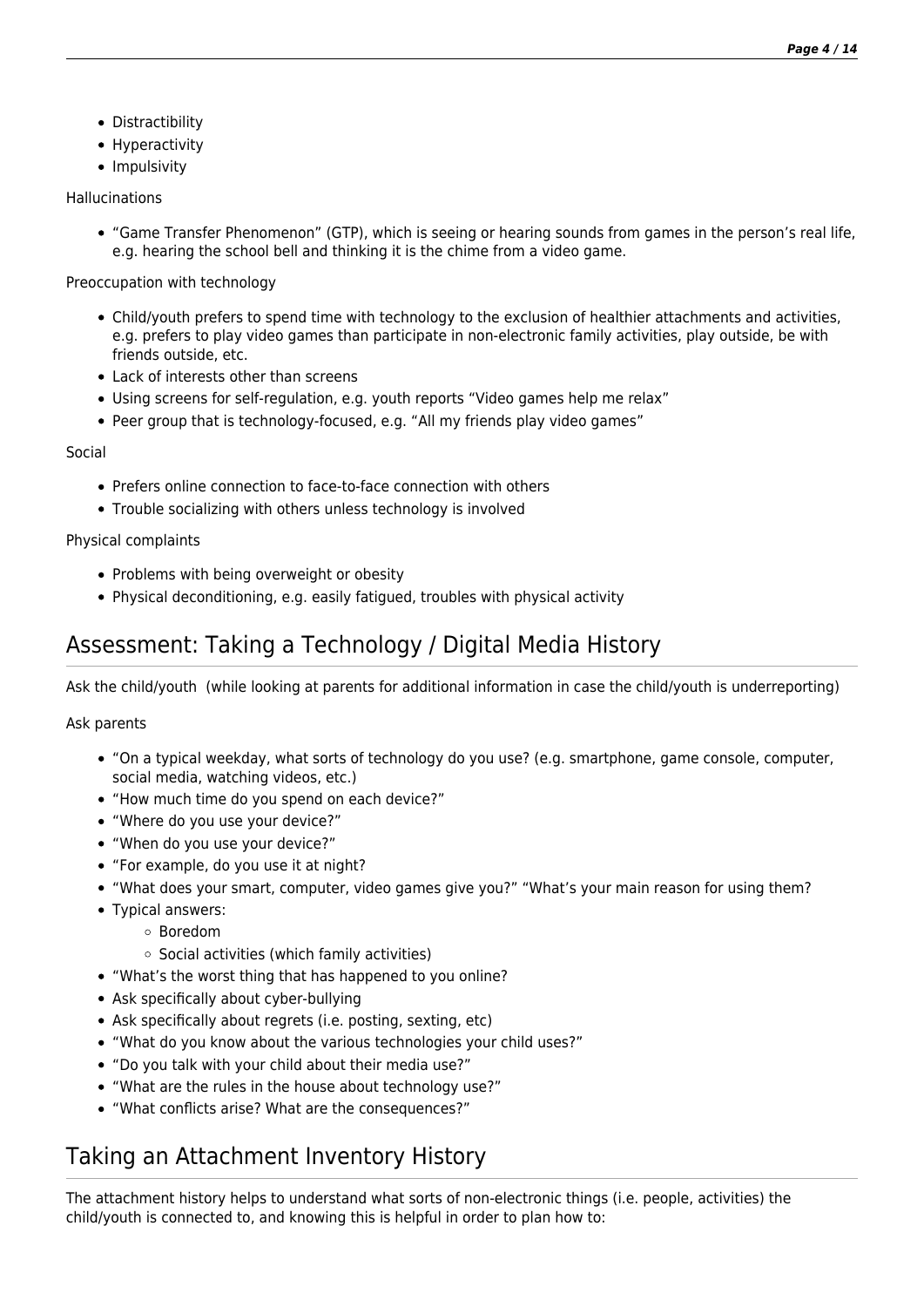- Disconnect from unhealthy things (such as excess technology) and unhealthy peers, and
- (Re)connect to healthy things (like 1:1 time with caring adults, nature, volunteer work, healthy activities).
- Sample questions:
	- "Walk me through a typical day… How do you spend your day?"
	- "What are the activities that you spend time on every day?"
	- "Who are the people that you are the closest to?"

## DSM-5 Diagnosis

DSM-5 does not recognize video gaming or technology addiction per se, though it does recognize Internet Gaming Disorder

### **Internet Gaming Disorder (DSM-5):**

Repetitive use of Internet-based games, often with other players, that leads to significant issues with functioning.

Five of the following criteria must be met within one year:

- 1. Preoccupation or obsession with Internet games.
- 2. Withdrawal symptoms when not playing Internet games.
- 3. A buildup of tolerance more time needs to be spent playing the games.
- 4. The person has tried to stop or curb playing Internet games, but has failed to do so.
- 5. The person has had a loss of interest in other life activities, such as hobbies.
- 6. A person has had continued overuse of Internet games even with the knowledge of how much they impact a person's life.
- 7. The person lied to others about his or her Internet game usage.
- 8. The person uses Internet games to relieve anxiety or guilt–it's a way to escape.
- 9. The person has lost or put at risk and opportunity or relationship because of Internet games.

If the criteria for Internet Gaming Disorder were adapted to Technology Overuse, one could imagine the following criteria for Technology Use Disorder

### **Technology Use Disorder:**

Repetitive use of technology (e.g. video games, computers, cell phones, tablets, etc), that leads to significant issues with functioning.

Five of the following criteria must be met within one year:

- 1. Preoccupation or obsession with technology.
- 2. Withdrawal symptoms when not using technology.
- 3. A buildup of tolerance more time needs to be spent using technology.
- 4. The person has tried to stop or curb using technology, but has failed to do so.
- 5. The person has had a loss of interest in other life activities, such as hobbies.
- 6. A person has had continued overuse of technology even with the knowledge of how much they impact a person's life.
- 7. The person lied to others about his or her technology use (e.g. online games).
- 8. The person uses technology to relieve anxiety or guilt (e.g. when upset, person uses technology to soothe).
- 9. The person has lost or put at risk and opportunity or relationship because of using technology.

## Differential Diagnosis (DDx) of Technology Overuse

Technology overuse can:

Occur on its own, without any other psychiatric conditions and mimic a psychiatric condition (such as ADHD,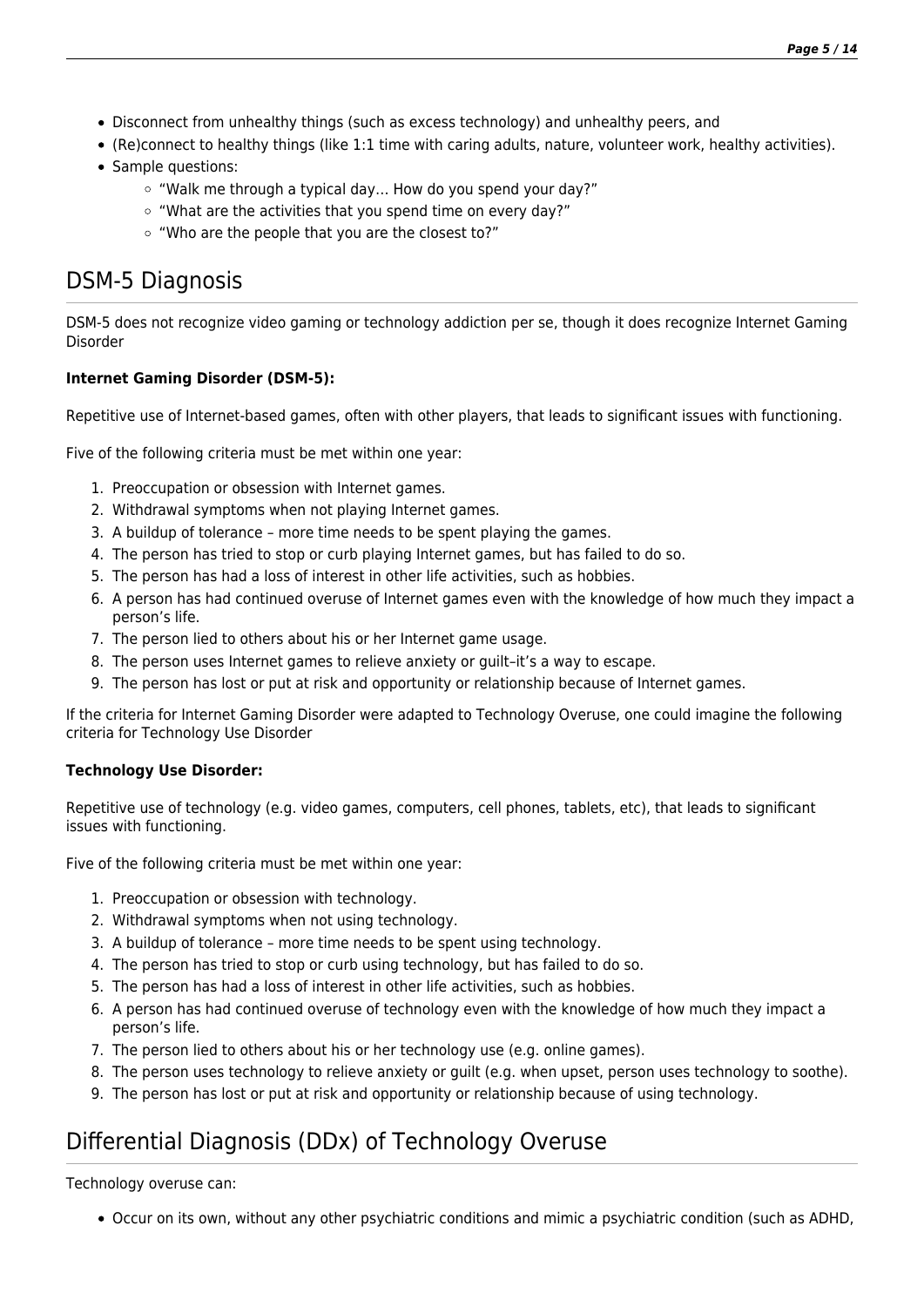mood/anxiety problems), in which case, symptoms should resolve with screen detox.

- Worsen an underlying psychiatric condition such as ADHD, mood/anxiety disorder, or sensory processing disorder, in which case, symptoms should improve with screen detox.
- If the ADHD or mood/anxiety is primary, then there will hopefully be a history of symptoms preceding screen time use
- Unfortunately, with earlier and earlier use of excess technology, it is becoming increasingly difficult to ascertain which is primary or secondary

The good news: when properly done, screen detox is a safe way to find out.

## Comorbid Conditions

While technology overuse may co-occur with many conditions, certain conditions may be associated with a higher risk of technology overuse, such as:

- Attention deficit hyperactivity disorder (ADHD): Individuals with ADHD tend to be sensory seeking, which leads to the attraction of screens.
- Autism spectrum disorder (ASD): Individuals with ASD may have troubles connecting with people, and as a result, technology offers an easy distraction in the short run. The problem however, is that especially with ASD, their brains need exposure to face-to-face social interaction to help wire their brains, which is lacking with screens.
- Anxiety and depression: Individuals with anxiety and depression may struggle to socially connecting with others, and hence turn to technology such as social media to try to connect. It can then become a vicious cycle as excessive social media use worsens mood.
- Sensory processing disorders (SPD): Individuals with SPD are easily overloaded by sensory input such as sound, touch, or smell. As a result, individuals with SPD are even more sensitive to having sensory overload from using recreational screens.

## Physical Exam (Px)

There are a variety of non-specific findings that might be seen, such as:

- Problems with weight due to physical inactivity.
- Fatigue from sleep deprivation.
- Child/youth using devices in the waiting room, as opposed to talking with each other.
- Child/youth that can't put down the device even during the office visit, e.g. wanting to continue playing or texting with others.
- Repetitive stress injury from excess texting or video game use

### Investigations

- There are no diagnostic tests for technology overuse.
- However, red flags seen in the waiting room or clinic visit would be a child/youth who is unable to tolerate even short periods of time without using a device of some sort.

## Number of Visits

First visit: The first visit is likely a short visit (10-15 minutes) where the child/youth is brought for other issues, but then the parent reports problems with technology overuse in the child.

Subsequent visits: At the subsequent visits, ideally book 30-minutes or longer to deal with assessment, education, and management of technology overuse.

## Technology Restriction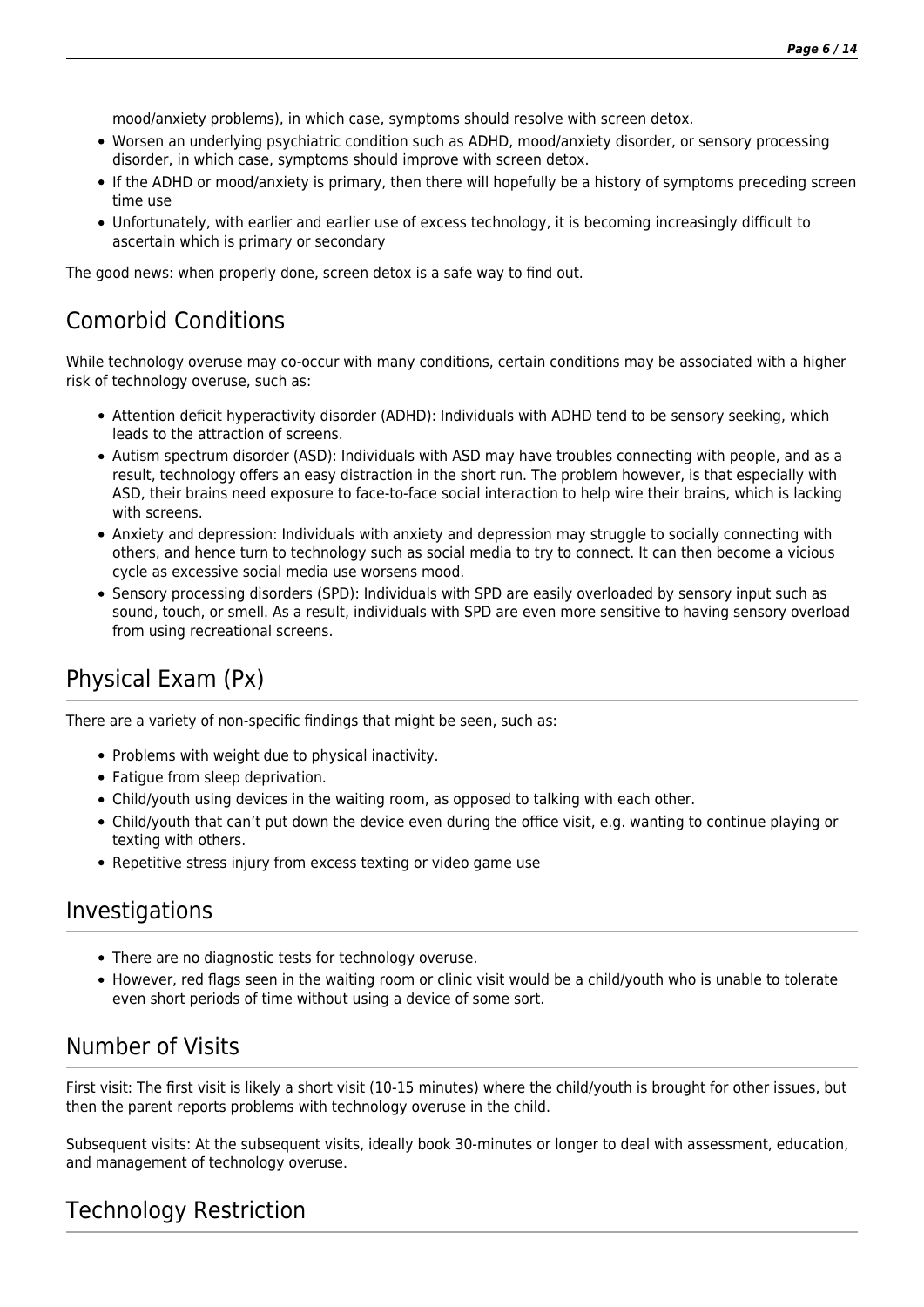Various studies have looked at the effects of technology restriction on various problems:

- Depression:
	- $\circ$  One study showed that stopping social media use led to imrpovements in mood.
- For social skills
	- $\circ$  In children with social skills problems, five days at an outdoor education camp without screens improved their non-verbal skills (e.g. reading facial expressions) (Uhls, 2014).

## How much technology is too much?

Studies show that children who play video games more than 20-hrs a week begin to have brain changes that resemble drug addiction. "[Children playing video games more than 20-hrs a week] showed increased glucose metabolism in the right obitofrontal gyrus, left caudata, and right insula after play. Decreased metabolism was seen ... while at rest. These patterns were similar to those seen in drug addicts ... suggest[ing] that online gaming may be addictive to the genetically vulnerable." (Burke, 2010).

It is for this reason that 20-hrs/week (i.e. 3-hrs a day) may be too much, and if anything, probably the less the better. Unfortunately, the average is 7.5 hrs/day of recreational screens for the average American (Pew Internet Study, 2011).

## Prevention of Technology Overuse including Screen Use Guidelines

Organizations such as the American Academy of Paediatrics (AAP) and the Canadian Pediatric Society (CPS) have guidelines for screen use.

In general, screen guidelines make recommendations about screen usage that are maximal limits. Evidence suggests that ''less is more' -- this allows children/youth time to participate in more useful activities such as being outside, or having face-to-face contact with others.

Given 'less is more', this article promotes Dr. Kimberly Young's 3-6-9-12 Parenting Guidelines.

## Technology Use by Age According to Dr. Kimberly Young

| Age 0-2  | No technology<br>No TV, no handheld screens or devices, no video games (violent or non-violent), no<br>background exposure<br>Children/youth of all ages need face-to-face time and infants especially.                                                          |
|----------|------------------------------------------------------------------------------------------------------------------------------------------------------------------------------------------------------------------------------------------------------------------|
| Age 2-4  | Limit to less than 1-hr of recreational screen time a day, and ideally none<br>If parents can raise their children as much as possible with minimal screens, then the child<br>will learn how to keep themselves occupied and make their own adrenaline/dopamine |
| Age 3-5  | Up to 1-hr daily maximum recreational screen time, where less is better<br>Permitted: TV (non-violent), eReader for storytime, electronic toys<br>No handheld devices (e.g. no smartphones, no iPads)<br>No video games                                          |
| Age 6-9  | Weekdays<br>No recreational technology, except for computer-use for schoolwork<br>Weekends<br>2-hr maximum recreational screen time per day<br>Permitted: TV (non-violent), internet under supervision, active video games                                       |
| Age 9-12 | 2-hr maximum recreational screen time per day<br>Permitted: Internet under supervision<br>No use outside of parental supervision<br>No access to online games                                                                                                    |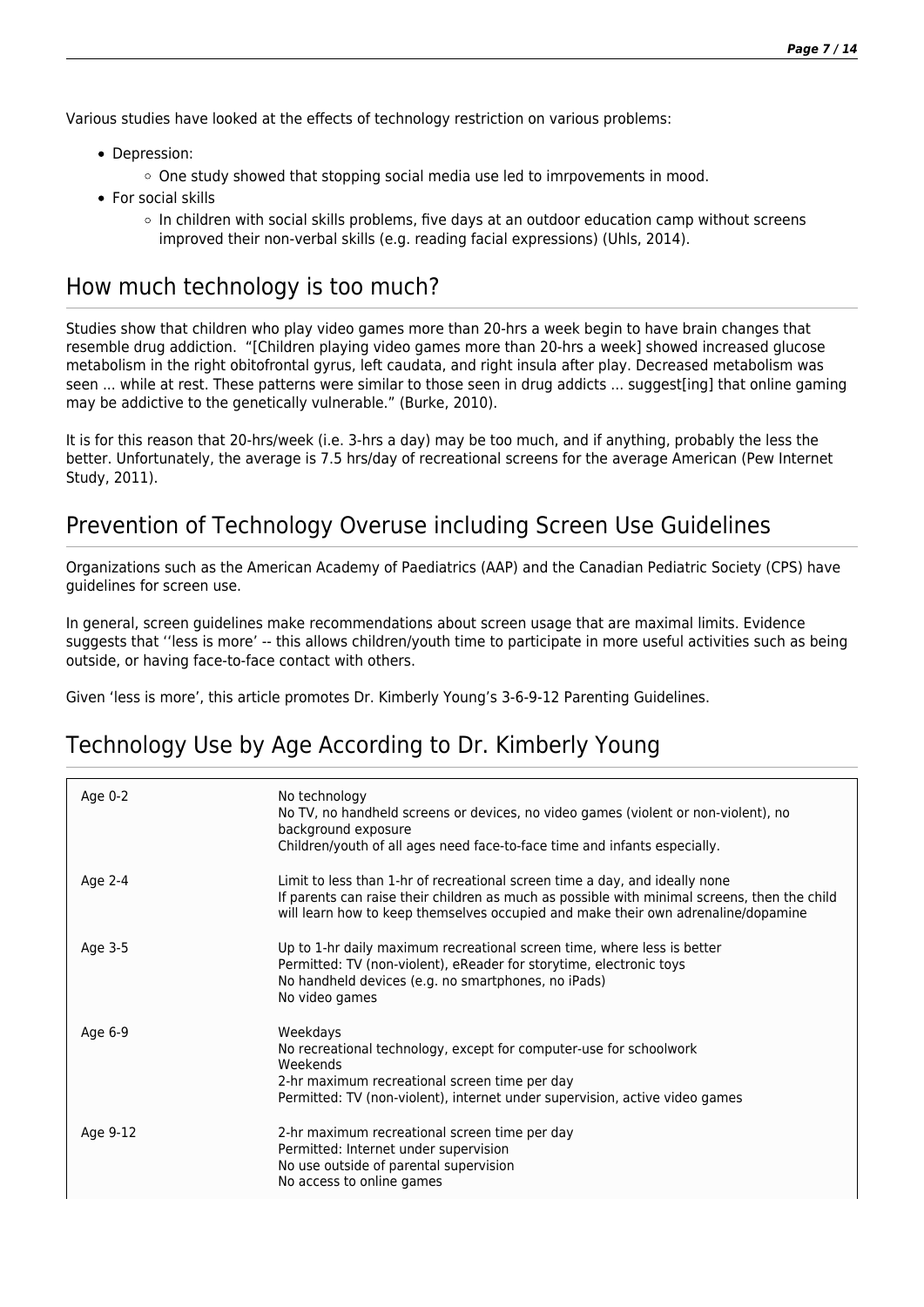Age 12-18 Youth is permitted to have recreational screen time provide that the youth is meeting his/her responsibilities (e.g. school and home) and have healthy connections (e.g. peers, nature and other activities)

## Management of Technology Overuse: In Summary

In theory, the treatment is simple -- screen detox (i.e. removal of electronics) for at least 3-4 weeks.

For mild to moderate overuse, stopping 'cold turkey' can be tried.

For example, the family tells the child they are going away on a 1-week family camping trip, and it just so happens that there is no internet

For moderate to severe overuse, a more gradual reduction might be recommended.

- For example, over a period of weeks, parents gradually reduce the amount of allowable screen time
- The goal is to reach a 3-4 week period of "screen detox" without any electronics.
- After removal of electronics, children's symptoms of technology overuse (such as moodiness, inattention, sleep problems) start to improve (Dunckley, 2015).

### Management of Technology Overuse: In Detail

Motivational enhancement strategies are helpful for technology overuse, as it is similar to other behavioural addictions. For example, do not start with telling parents (or the youth) what to do, but ideally try to form an alliance and agree on mutual goals.

### **Meet alone with the parents**

Most youth will be opposed to reducing screen time, and thus, it helps to start with parents and ensure they are in agreement:

### **Summarize parent's concerns**

- Introduction
	- Clinician: "Thank you for coming today. You have told me that you are concerned about your son's moods and sleep."
- Ask what parents think might be the problem
	- Clinician: "Did you have any particular ideas about what might be helpful?"

### **Explain your concerns about excess technology as being a contributor**

- Connection (before direction)
	- o Clinician: "As a society, we all love our devices. After all, they allow us to do all sorts of incredible things."
- Talk about the neuroscience
	- $\circ$  Clinician: "Unfortunately, studies show that we are seeing a rise in problems such as troubles sleeping, troubles with attention, and troubles with depression and anxiety in our modern society. And in many people, it is excess screen time that may be causing, or in the least contributing to this."
- Correction
	- $\circ$  Clinician: "I believe that reducing screen time will be helpful for your child. How does that sound to you?"
- Address any concerns that parents may have
	- Clinician: "Did you have any particular questions/concerns about that?"

At the suggestion of limiting technology, parents may experience:

• Feelings of being overwhelmed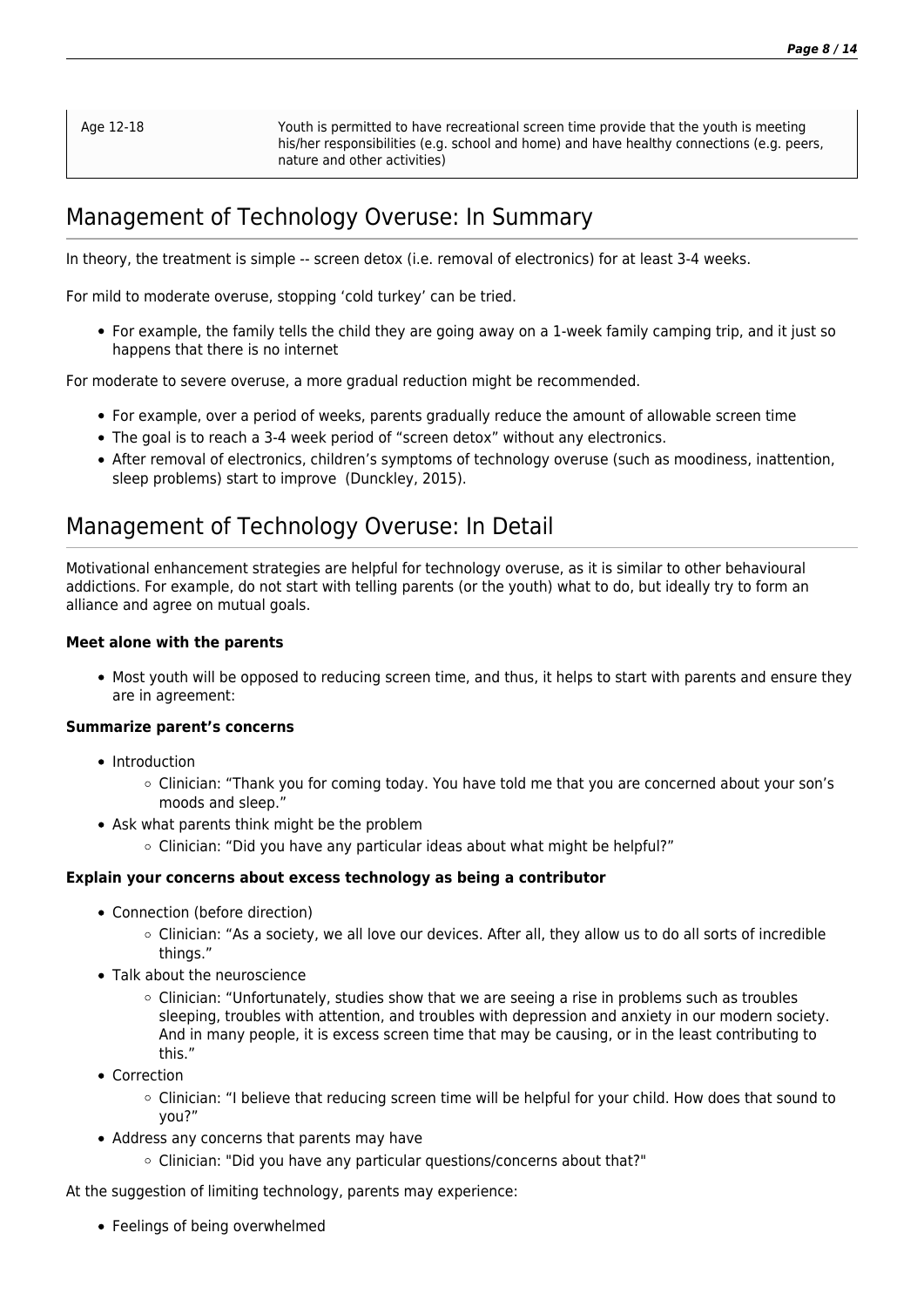- $\circ$  Parent: "It'd be impossible to reduce screen time in our household. Letting them play video games is the only thing that keeps them busy so that I can get the chores done."
- Fear over child's reaction
	- Parent: "I'm worried my child will get depressed, or have a tantrum."
- Guilt
	- o Parent: "I knew it was all my fault."
- Genuine concerns
	- $\circ$  Parent: "How will my child fit in with peers? They only connect through technology these days."
- Doubt that electronics are the problem

### **Pre-contemplative strategies with parents**

- If parents are not yet ready to make changes, then use pre-contemplative strategies such as:
	- Validation
		- Clinician: "I can appreciate, that at this point, you don't feel that there is a need to make changes. How else can I support you?", e.g. you can find other goals to work on with the family, such as family communication or family dinners."
	- Cost-benefit analysis
		- Clinician: "What would be the advantages of cutting back?" E.g. improved mood/concentration; less need to pay for medications or therapists
		- Clinician: "What would be the disadvantages / challenges with cutting back?"
			- E.g. how to occupy their time? ; how else to connect with peers?
- Identifying other support (or lack of support)
	- $\circ$  Clinician: "Any people that would be helpful to help you in cutting back on screen use?"
	- $\circ$  Clinician: "Any people that might be an obstacle for cutting back on screen use?"

### **Meeting with parents and youth together**

- When parents agree with the importance of reducing screen time, you might then meet with parents and youth together.
- To the teen:
	- $\circ$  Clinician: "You have told me as well, that you are having troubles with your mood, energy and concentration?"
- Focus on the increased healthy activities, and de-emphasize cutting back on electronics such as:
	- Getting more nature time
	- Going to bed earlier
	- $\circ$  It will naturally happen that there will be less technology time as this happens
	- $\circ$  Try to avoid telling the youth that it is the technology that is the key problem as this may lead the youth to feel threatened, and resist
- Try not to make the youth feel that you are singling him/her out, or targetting him/her in particular
	- When parents set technology rules, try to set them as new guidelines that you believe will be healthy for the whole family
	- Try to set rules that apply to the whole family as family rules will be healthy for the whole family
	- $\circ$  E.g. Parent might say: "We used to eat together as a family, and go out for after-dinner walks together. And we used to have board game night. Let's start that up again!"
- Connect youth with healthy, non-electronic activities first
	- o If parents simply restrict electronics, but the youth has no other attachments, then this can potentially worsen things in the short-run. Prior to cutting back on electronics, try to first ensure that that parents focus on connecting the youth to healthier activities.
	- Consider:
		- Having the parent commit to some regular 1:1 time that they spend with their child/youth
		- Consider non-electronic activities that involve face-to-face contact
			- Get or borrow a dog and go for dog walks
			- Do face-to-face activities with peers rather than online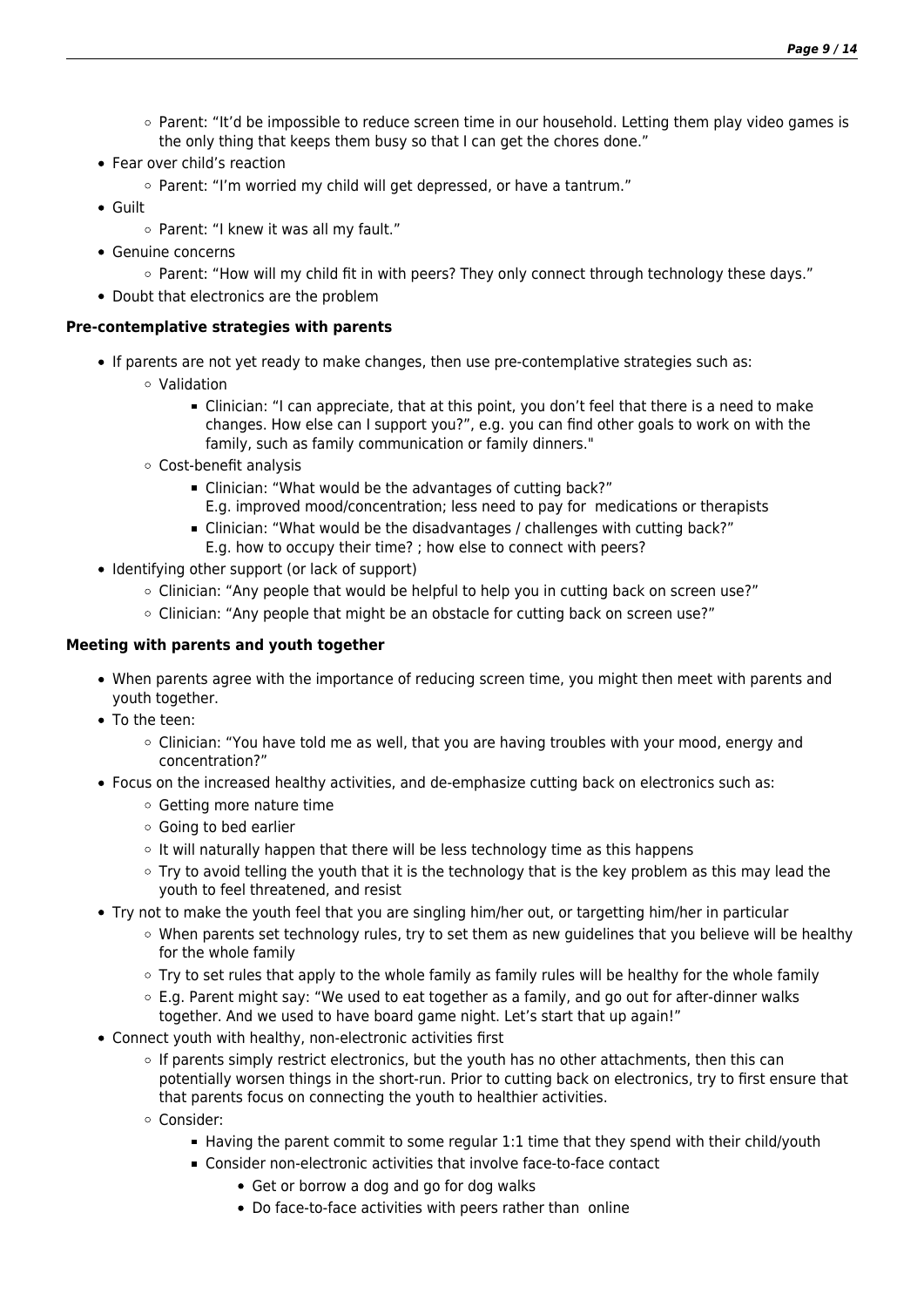- Spend at least 1-hr outdoors daily
- Physical activity: Guidelines recommend that children should get 60 minutes of moderate to vigorous physical activity daily (CPS, 2012).

### **Types of electronics to cut back on**

- Work with the parents to see which types of recreational technology they'd like to cut back on:
	- Mobile devices such as smart phones, tablets, iPods, iPads, laptops
	- Desktop computer
	- Television, DVD players

### **Ensure that rules about electronics are followed**

- Help parents set rules and limits on recreational screen time
- Remind parents that most likely, they grew up with very little screen time and much more face-to-face time with friends spent outside : if parents do not remember this, then ask them how their grandparents grew up
- Remind parents that for millennia, up until  $\sim$  2010, there were no mobile devices
- No electronics if the child doesn't meet expectations
	- $\circ$  E.g. if the child doesn't attend school, there should be no electronics until the child attends again
- Strict times during the weekday or weekend when the child has access, as opposed to having no limits at all
- Ensuring that there are electronic free times, e.g. mealtimes, bedtime (such as after 8:30 PM)

### **Prepare parents for the inevitable emotional distress that may come with electronic restrictions**

- You might tell parents something like the following:
	- "As you restructure routines such that there is less technology, it is very possible that your child/youth may become frustrated, irritable and even angry."
	- $\circ$  "Of course this is going to be hard for your child -- his/her brain is used to the "easy dopamine" of screentime. Having to go outside, or do non-electronic games means that their brains have to get used to lower amounts of dopamine/adrenaline, and they have to work at it.
- Until your child's brain learns how to find other sources of dopamine and adrenaline, this will be difficult.
- But it will happen, because children/youth survived for millenia before we had screen time.
- Try to stay calm, and validate that it's hard for them, as opposed to getting angry, upset or frustrated back at your child

## Special Situations

When parents try to implement technology restriction, some children/youth become extremely distressed, and even make threats to the point that 'life isn't worth living with my video games / screen time / etc." This suggest that the child's attachment technology is so strong that there are not other attachments to fall back on. In such situations, it is recommended to re-attach the child to people and non-electronic activities first, prior to simply removing the technology.

Recommendations:

- Validate the child's distress at being disconnected from technology. "I see that your technology is very important to you."
- Re-attach the child to people
	- $\circ$  E.g. ensure that parents spend regular non-technology time with their child
	- $\circ$  E.g. ensure that parents know how to provide empathy and validation of their child's distress
- Re-attach the child to non-electronic activities
	- $\circ$  E.g. during 1:1 time with a parent, go for a walk in a local park or forest
- In a primary care setting, consider referral to addictions or mental health services.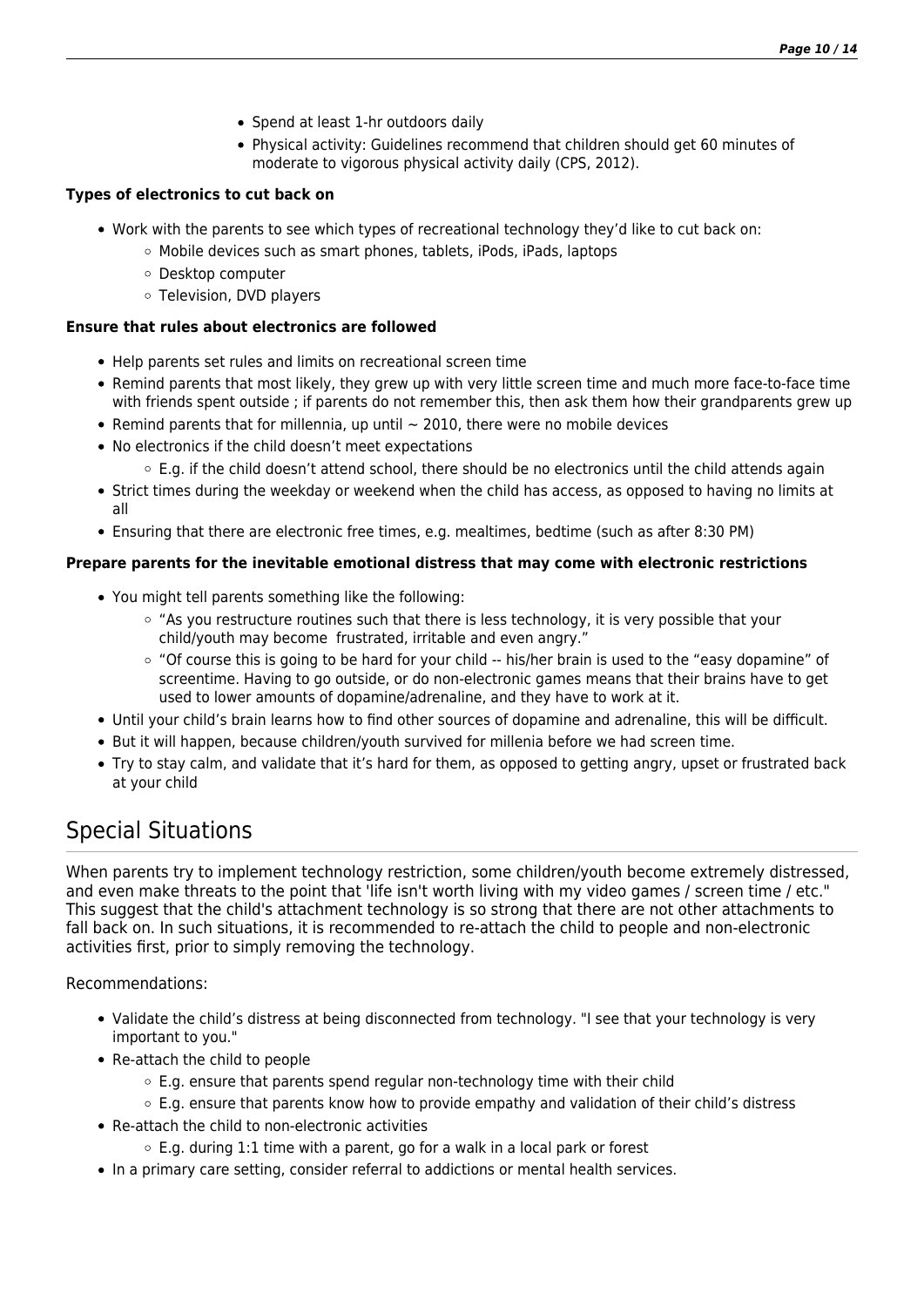## Management: Parent FAQ

Q. "We've tried all sorts of organized sports like soccer, hockey, and he just doesn't like them."

- Rule out social skills difficulties, including conditions such as autism spectrum disorder.
- Recommend non-organized sports such as dancing, swimming, walking, hiking…
- Q. "My child doesn't do physical activity. We've tried, and he still can't ride a bike."
	- Recommend screening for Developmental Coordination Disorder, a condition where patients have problems with fine/gross motor, with coordination < 5%ile on standardized testing.
	- Refer to Occupational Therapist (OT) for further assessment and recommendations.
- Q. "We use Wii."
	- Although the marketers of "active" video games would tell you that their games increase physical activity, the studies show that active video games do not ultimately help children be more active (Baranowski, 2012).
	- Recommend real physical activity
- Q. "My child gets out of breath. He can't do any exercise."
	- Start slow, such as 5-10 minutes a day.
	- Assess for contributory medical problems such as asthma or weight problems.

Q. "My teen refuses to do anything with the family – he just wants to spend time with friends. That's normal, isn't it?"

• It is natural for a teenager to want to connect with friends, but a teenager should still continue to have a connection with parents. The problem with a teenager being overconnected with friends (i.e. peer orientation), is that peers cannot meet a teen's underlying need for unconditional validation, acceptance and empathy. A peer oriented teen will be sensitive to any ups and downs in their relationships with their peers. Parents, and other nurturing adults however, can usually be more stable, and be able to provide unconditional validation, acceptance and empathy.

Management: Medication Treatment

- There are no medications per se for technology overuse
- If medications are used, it is to treat underlying comorbidities, such as ADHD

## **Prognosis**

Prognosis is excellent when screen use is reduced (Dunckley, 2015):

| Within days            | Earlier to sleep<br>Increased creativity<br>Increased physical activity<br>Mood improvement       |
|------------------------|---------------------------------------------------------------------------------------------------|
| With weeks             | Improved attention<br>Grades improved<br>Restorative sleep<br>Homework completed                  |
| Within months to years | Social skills improved<br>Self-awareness improvement<br>Coordination improved<br>Empathy improved |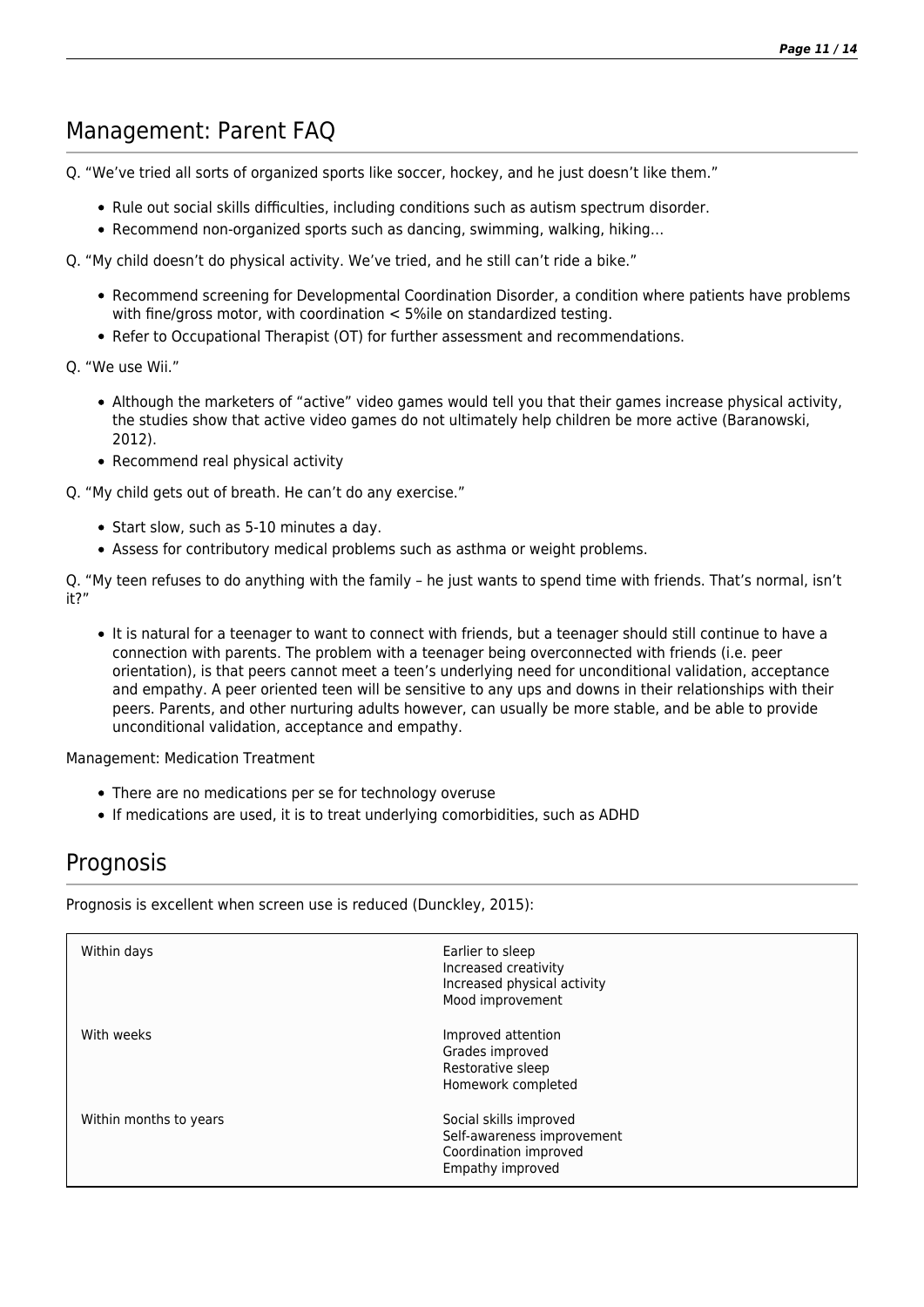## When and Where to Refer

If you suspect technology overuse, consider referring to:

- Addictions agency for internet / gaming addiction (including wilderness based programs)
- Mental health professional. such as
	- Psychologist for psychotherapy / diagnostic clarification
	- $\circ$  Social worker, counselor/therapist for psychotherapy
- Psychiatry, for diagnostic clarification or medication consultation (e.g. for comorbid ADHD or other conditions)
- Mental health agencies such as local children's mental health agency or hospital with mental health services

## Case, Part 2

You see Dave and his parents. You express your concerns about media use, and how it may be contributing to the mood problems that he is presenting with.

Parents admit they have had similar concerns, but feeling overwhelmed and don't know where to start.

You provide the parents with some handouts, and recommend that parents start with the following:

- For each parent to have regular 1:1 time with Dave, in order to build the connection
- Ensuring that parents have rules around technology use such as
	- Devices are to be given to parents at 1-hr before bedtime, i.e. to be given to parents at 9 PM, for a 10 PM bedtime
	- $\circ$  Ensuring that as a family, they have opportunities to connect without technology such as
	- Tech-free meal times
	- Tech-free outings such as going for walks, or going to nature
	- $\circ$  Replacing movie night with family board game night
- You make plans to follow-up with them in a few weeks

You let them know about local addictions services as well, in the event that additional help is required.

## Parent Readings (Bibliotherapy)

- Reset Your Child's Brain: A Four Week Plan to End Meltdowns, Raise Grades and Boost Social Skills, by Victoria D. Dunckley. A useful book that can be given to parents to help them with their children with technology overuse. [http://drdunckley.com/reset-yo...](http://drdunckley.com/reset-your-childs-brain/)
- Unplug and Connect. A general handout with information for parents looking to reduce technology use in their children, though not specifically for those with video gaming addiction. http://www.cheo.on.ca/en/Technology-info-parents
- Hold On to Your Kids: Why Parents Need to Matter More than Peers, by Gordon Neufeld and Gabor Mate
- The Whole-Brain Child: 12 Evolutionary Strategies to Nurture Your Child's Developing Mind, by Daniel J. Siegel and Tina Payne Bryson. www.wholebrainchild.com
- Peaceful Parent, Happy Kids: How to Stop Yelling and Start Connecting, by Laura Markham. www.ahaparenting.com
- Net Negotiations: What Every Parent Should Know About Controlling a Child's Use of Technology, by Kimberly S. Young. http://netaddiction.com/

## Practice Guidelines / Algorithms

**American Academy of Pediatrics (AAP):**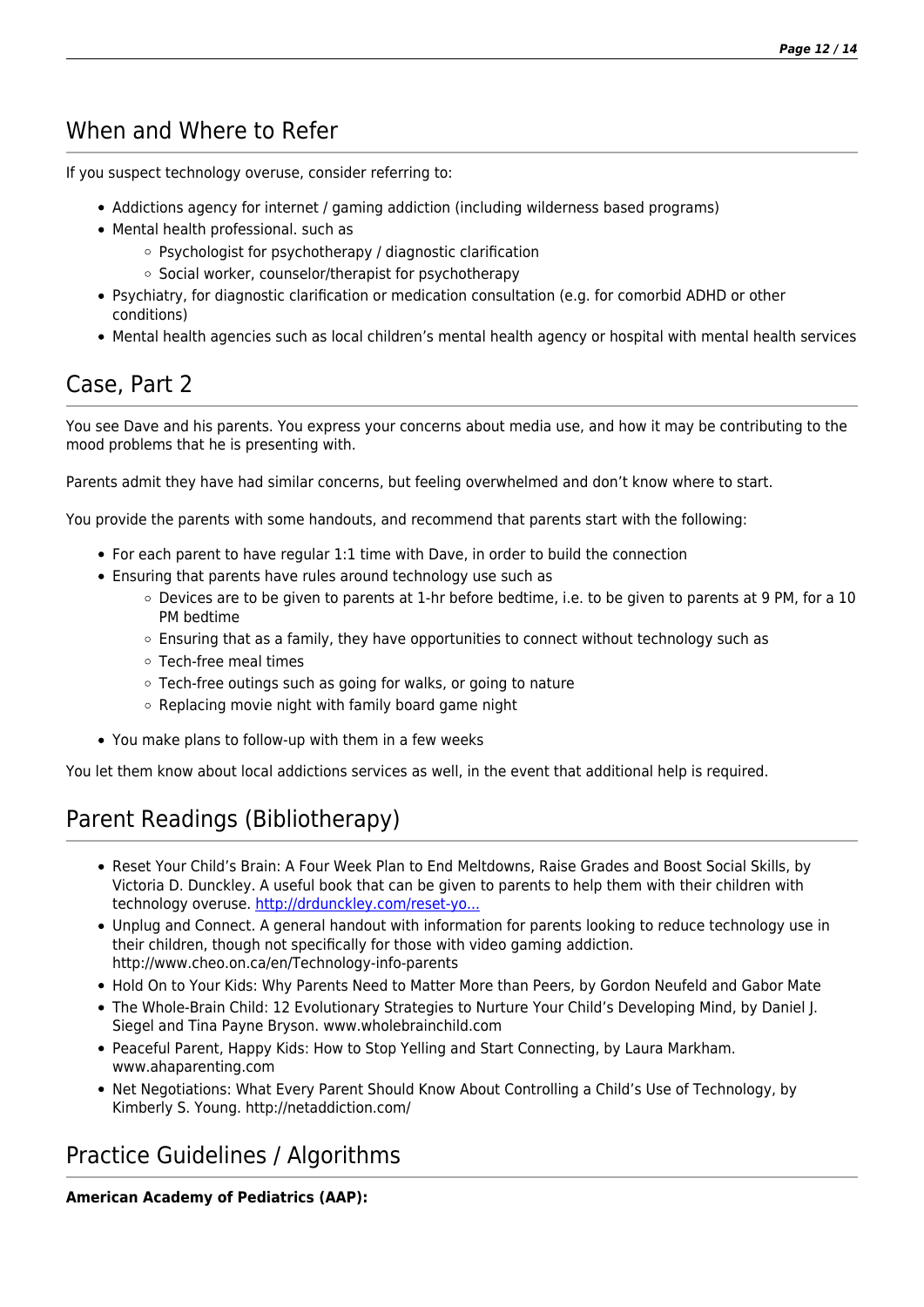- Council on Communications and Media: "Media Use in School-Aged Children and Adolescents." Pediatrics, 2016. 138(5).
- Council on Communications and Media: "Media and Young Minds." Pediatrics, 2016. 138(5).
- Chassiakos et al.: "Children and Adolescents and Digital Media." Pediatrics, 2016 138(5).

### **Canadian Pediatric Society (CPS):**

Lipnowski, S., and LeBlanc, CMA. "Healthy active living: Physical activity guidelines for children and adolescents." Paediatr Child Health, 2012. 17(4):209-10.

### **Websites**

- Dr. Dunckley's website. Provides a useful 'mini-course' that parents can sign up for, which summarizes concepts of how to help your child with 'electronic screen syndrome' www.drdunckley.com
- ReSTART provides residential treatment for problematic use in Washington, USA. Their website has a variety of useful resources for parents and families about digital media. [www.netaddictionrecovery.com](http://www.netaddictionrecovery.com)
- ZoneIn.ca is the website for Cris Rowan, an occupational therapist passionate about the safe use of technology www.zonein.ca
- Media Smarts is Canada's centre for digital and media literacy, and has information for Canadians about how to safely navigate the digital world. www.mediasmarts.ca

### References

- Baranowski T et al.: Impact of an Active Video Game on Healthy Children's Physical Activity. Paediatrics. 129(3): March 1, 2012, pp e636-e642.
- Burke, M: Impact of screen time on children, Psychiatric Times, 2010.
- Christakis D: Early television exposure and subsequent attentional problems in children. Pediatrics, 2004. 113(4): 708-713.
- Christakis D et al. : Television, video, and computer games usage in children under 11 years of age. Pediatrics, 2004. 145(5): 652-656.
- Centre for Addiction and Mental Health (CAMH): CAMH Monitor Survey 2015, Dec 2016. http://www.camh.ca/en/hospital/about\_camh/newsroom/news\_releases\_media\_advisories\_and\_backgrounder s/current\_year/Pages/Nearly-one-in-five-young-Ontario-adults-shows-problematic-use-of-electronicdevices.aspx
- Dunckley, Victoria L. Reset Your Child's Brain: A Four-week Plan to End Meltdowns, Raise Grades, and Boost Social Skills by Reversing the Effects of Electronic Screen-time. Novato, CA: New World Library, 2015. Print.
- Fakhouri et al.: Physical activity and screen-time viewing among elementary school €-aged children in the united states from 2009 to 2010. JAMA Pediatrics, 2013. 167(3): 223-229.
- Gentile et al. (2012): Pathological Technology Use
- Koepp M.J. et al.: Evidence for striatal dopamine release during a video game. Nature, 393, 21 May 1998.
- McDool E, Powell P, Roberts J, Taylor K: Social Media Use and Children's Well Being. IZA Discussion Paper, Institute of Labor Economics, Dec 2016.
- Nielsen Company: Total Audience Report: Q1 2016, retrieved Jan 5, 2017 from http://www.nielsen.com/us/en/insights/reports/2016/the-total-audience-report-q1-2016.html
- Pagani L et al.: Prospective Associations Between Early Childhood Television Exposure and Academic, Psychosocial, and Physical Well-being by Middle Childhood. Archives of Pediatrics and Adolescent Medicine, 2010; 164 (5): 425 DOI: 10.1001/archpediatrics.2010.50
- Page A et al.: Children's Screen Viewing is Related to Psychological Difficulties Irrespective of Physical Activity, Paediatrics, 126(5): Nov 2010, e1011-e1017.
- Pressman R: Examining the interface of family and personal traits, media, and academic imperatives using